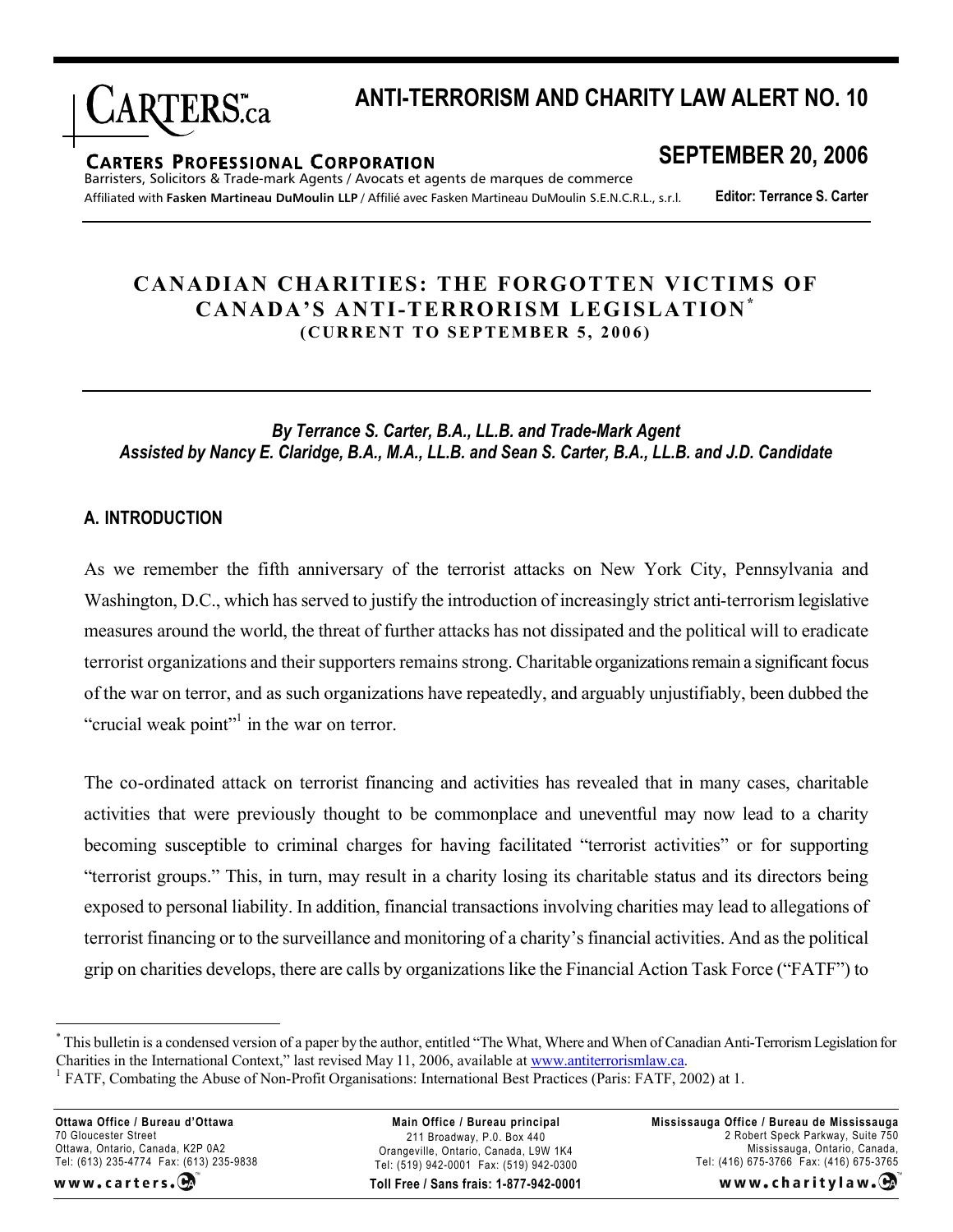require professionals, such as lawyers handling transactions on behalf of charitable clients or on behalf of estates dealing with charities, to report suspicious transactions to authorities.

It has become increasingly evident that charities, both in Canada and worldwide, have become one of the silent victims of the global anti-terrorism initiatives that have been carried out during the past five years. Charities face the uncertainty of whether overbroad legislation will be applied to their activities, a literally impossible task of ensuring strict compliance, and uncertainty as to whether they will be able to effectively continue their operations in the face of mounting restrictions.

In many instances, the enforcement of the law *per se* may not be the key issue. The concern may not be what the authorities *will do* in enforcing anti-terrorism legislation, but rather that they *may* enforce such legislation. As a result, part of the impact of Canada's anti-terrorism legislation may have as much to do with coping with a fear of the law as it will with coping with the law itself. This "shadow of the law" effect has already created and will continue to create a chill upon charitable activities in Canada, as charities hesitate to undertake programs that might expose them to violation of anti-terrorism legislation, and with it the possible loss of their charitable status. To counteract this implicit fear concerning the new anti-terrorism legislation, it will be important for charities and their advisors to understand the basics of Canada's anti-terrorism legislation so that charities will be able to better understand what due diligence steps should be taken in order to avoid violations of the legislation.

# **B. ANTI-TERRORISM LEGISLATION IN CANADA**

Canada's anti-terrorism legislation has not been enacted in a legal vacuum. Most conceivable acts of terrorism have for some time been subject to prosecution in one way or another as criminal offences under the provisions of Canada's *Criminal Code*. <sup>2</sup> Many other statutes, such as the *Immigration and Refugee*  Protection Act,<sup>3</sup> include provisions that deal with terrorism or people suspected of terrorism. The new provisions and the legislative amendments provided for under Canada's new anti-terrorism legislation have likely been under development for some time, purportedly in order to supplement the legislation that is

<sup>&</sup>lt;sup>2</sup> R.S.C. 1985, c. C-46. See, for example, s. 7 for offences committed on aircraft. See also K. Roach, "The New Terrorism Offences and the Criminal Law" in R.J. Daniels, P. Macklem & K. Roach,. eds., *The Security of Freedom: Essays on Canada's Anti-terrorism Bill* (Toronto: Univ. of Toronto Press, 2001) 151 at 152-154 ["New Terrorism Offences and Criminal Law"]; see also K. Roach, *September 11: Consequences for Canada* (Montreal & Kingston: McGill-Queen's University Press, 2003) at 29-33 [*September 11: Consequences for Canada*].

<sup>3</sup> S.C. 2001, c. 27.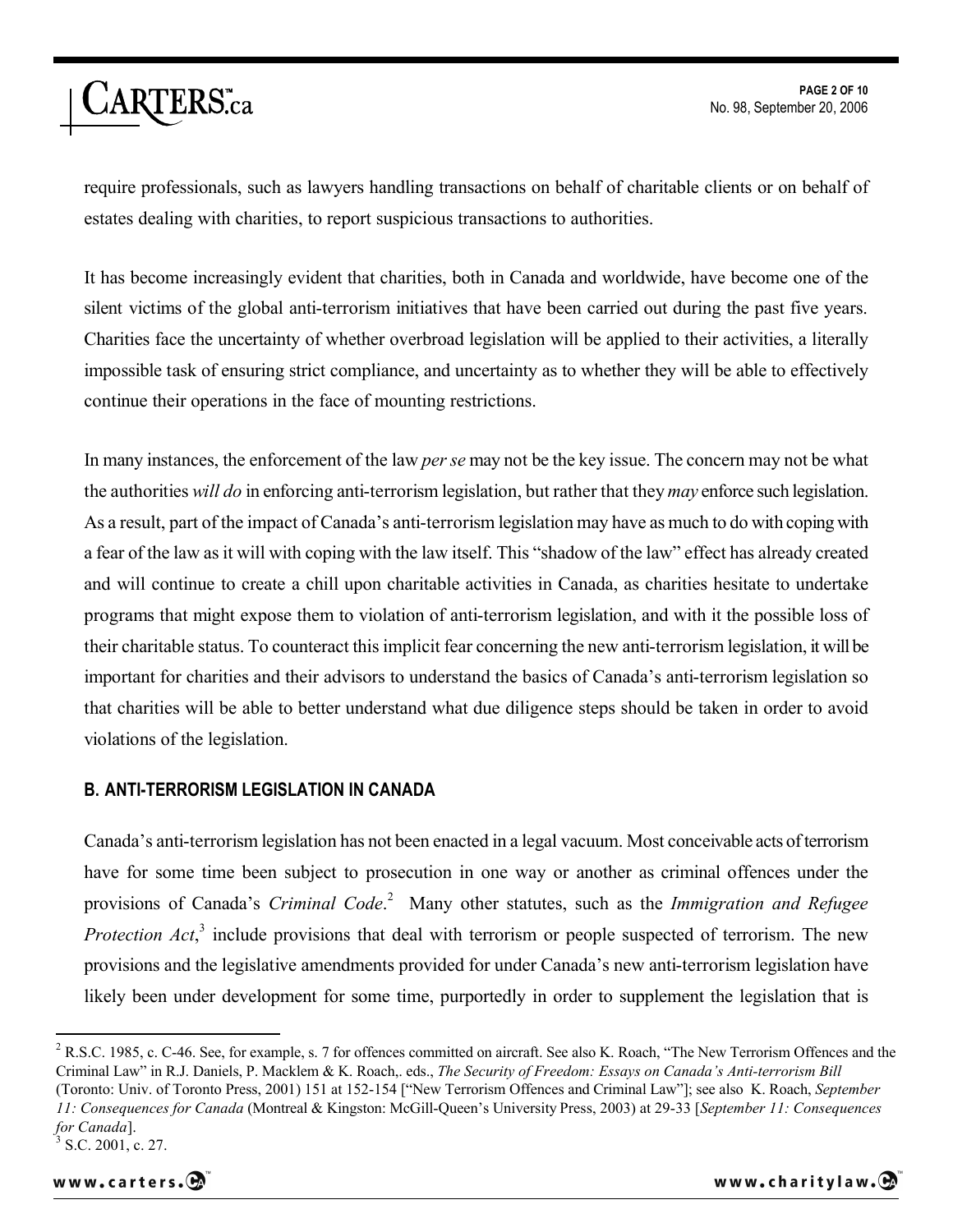already in place. The events of September 11, 2001 ("September 11") have simply galvanized these efforts, giving them a sense of added urgency and political justification.

The three legislative initiatives are Bill C-36, *An Act to amend the Criminal Code, the Official Secrets Act, the Canada Evidence Act, the Proceeds of Crime (Money Laundering) Act and other Acts, and to Enact Measures Respecting the Registration of Charities, In Order to Combat Terrorism* ("Bill C-36" or "Antiterrorism Act");<sup>4</sup> Bill C-35, *An Act to Amend the Foreign Missions and International Organizations Act* ("Bill C-35" or "Foreign Missions Act");<sup>5</sup> and Bill C-7, *An Act to amend certain Acts of Canada, and to Enact Measures for Implementing the Biological and Toxin Weapons Convention, In Order to Enhance Public Safety* ("Bill C-7" or "Public Safety Act").<sup>6</sup> Although other statutes deal with issues related to terrorism, for the purposes of this article, the above three pieces of legislation are collectively referred to as Canada's anti-terrorism legislation.

# **C. CANADA'S ANTI-TERRORISM ACT**

The changes brought about by the Anti-terrorism Act are without precedent in Canadian legal history, and demonstrate a disturbing disregard for the principle of due process and natural justice. The amendments implemented by the Anti-terrorism Act arguably amount to the creation of a "Super *Criminal Code*" within Canada's existing *Criminal Code*. From a practical standpoint, charities could very well become involved unwittingly in violating the *Criminal Code* by "facilitating" a "terrorist activity" without actually intending to directly or indirectly support any terrorist activity whatsoever and without knowing or even imagining the ramifications of their actions. This concern is particularly relevant in the wake of recent natural disasters, such as the devastating tsunami that hit Southeast Asia in December  $2004$ , and the destructive earthquake in Pakistan in October 2005,<sup>8</sup> both of which have prompted an outpouring of international humanitarian support.

A charity that is found to be in violation of the *Criminal Code* provisions applicable to terrorism could face consequences on many fronts. Not only might the charity be subject to the relevant penalties under the

 $4$  S.C. 2001, c. 41. 41["Bill C-36" or "Anti-terrorism Act"].

<sup>&</sup>lt;sup>5</sup> S.C. 2002, c. 12 ["Bill C-35" or "Foreign Missions Act"].

 $6$  S.C. 2004, c. 15 ["Bill C-7" or "Public Safety Act"].

<sup>&</sup>lt;sup>7</sup> The 9.0 magnitude earthquake off the western coast of Sumatra, Indonesia, which was the cause of the tsunami, killed an estimated 275,950: National Earthquake Information Center, U.S. Geological Survey.

 $8$  The 7.6 magnitude earthquake killed an estimated 87,351 dead: National Earthquake Information Center, U.S. Geological Survey.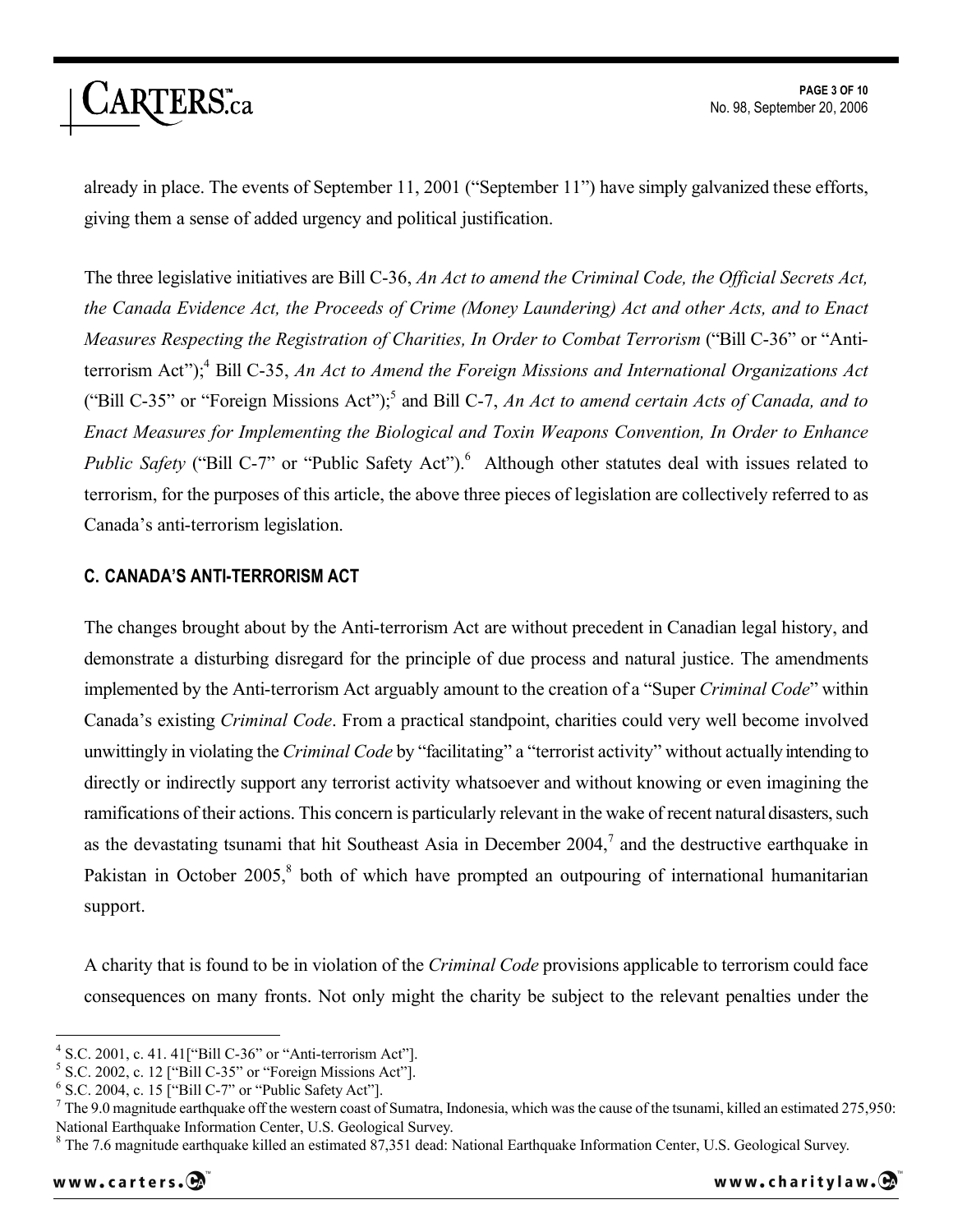

*Criminal Code* and inclusion as a "listed entity" but it could also be subject to possible loss of charitable status under the *Charities Registration (Security Information) Act,* as well as the freezing, seizure, restraint, and forfeiture of its charitable property.

# **D. PROCEEDS OF CRIME (MONEY LAUNDERING) ACT**

The *Proceeds of Crime (Money Laundering) Act* was originally enacted in 1991 and overhauled in 2000. It was originally enacted to combat organized crime in furtherance of Canada's international obligations (particularly its commitments to the FATF), but after the events of September 11, it was amended again through Part 4 of the Anti-terrorism Act, which expanded its scope to include terrorist financing. The amended *Act* was renamed the *Proceeds of Crime (Money Laundering) and Terrorist Financing Act.*<sup>9</sup> Under the new provisions, charities may be subject to the prescribed record keeping and reporting duties outlined in the Proceeds of Crime Act and its Regulations. These duties have been referred to as a new compliance regime for financial entities, the definition of which may well include charities. However, even if charities do not fall within the definition of a reporting entity, charities could still be subject to reporting by other reporting entities, such as a bank, an accountant or a life insurance company, without the charity's knowledge.

The expansion of the federal government's power to share and collect information with respect to terrorist financing compliance issues may have an indirect but significant impact upon charities. The information collected by FINTRAC and shared with various government and law enforcement agencies could lead to any of the consequences affecting a charity including investigation, criminal charges, listing, de-registration, as well as the freezing and seizing of assets. Whether any of these consequences materialize or not, the knowledge that the authorities are monitoring the activities of charities will have a detrimental chill effect upon the motivation and ability of charities to pursue their charitable objectives, particularly in the international arena.

<sup>9</sup> For an in-depth discussion of the Act, see A. Manzer, *A Guide to Canadian Money Laundering Legislation*, (Markham: Butterworths, 2002).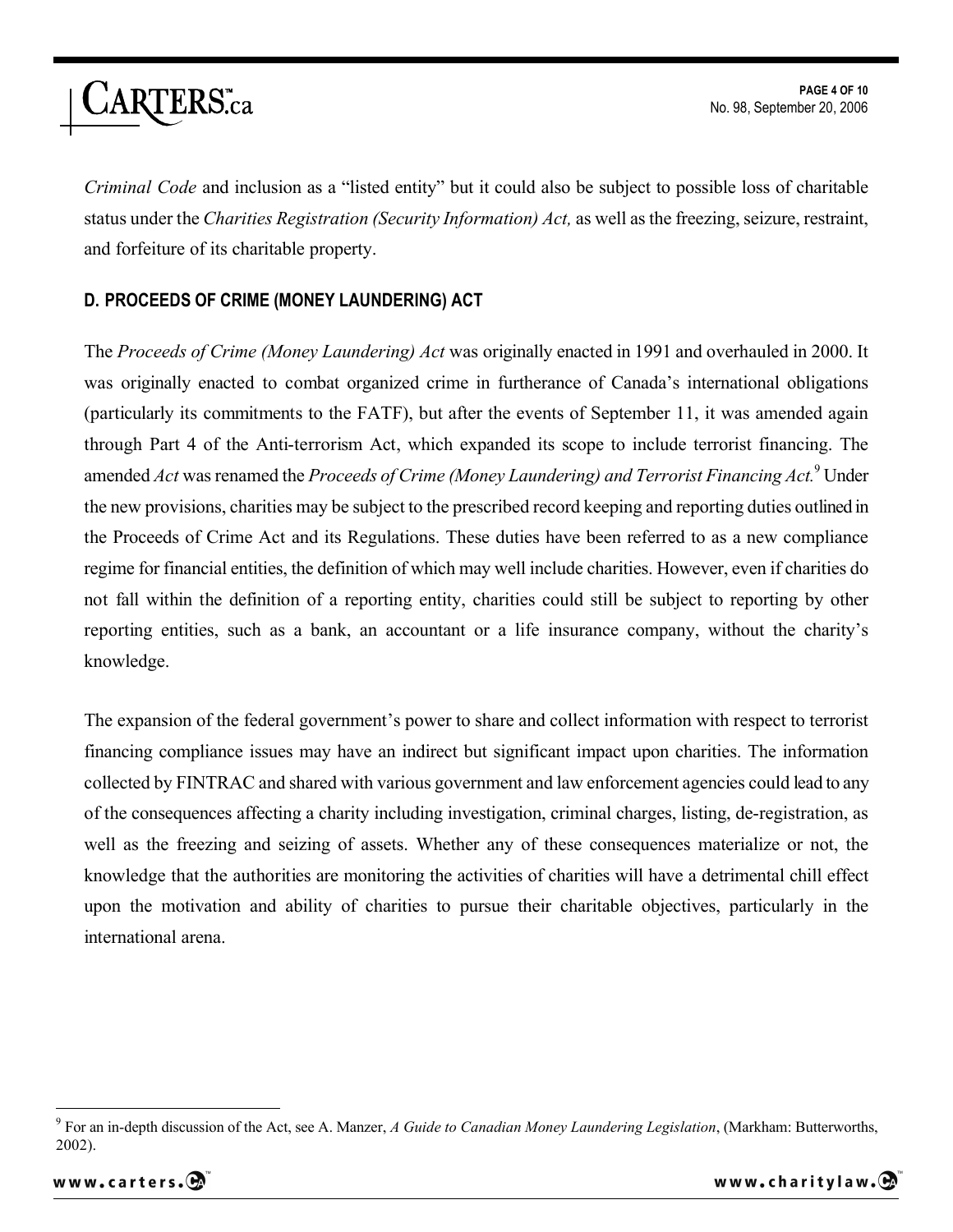### **E. DEREGISTRATION UNDER PART 6 OF THE ANTI-TERRORISM ACT**

Part 6 of the Anti-terrorism Act enacts the new *Charities Registration (Security Information) Act*. <sup>10</sup> This Act enables the government to revoke the charitable status of an existing charity or deny a new charitable status application if it is determined that the charity has supported or will support terrorist activity. Such deregistration is initiated by the issuance of a "security certificate" against the charity or applicant for charitable status and could have consequences beyond simple de-registration for the charitable organization.

The security certificate and de-registration process raises several concerns from the point of view of basic principles of natural justice and due process. These factors are of even greater concern in light of the serious consequences of the issuance of the security certificate. De-registration not only entails a charity losing its ability to enjoy the tax benefits of charitable status, but there is also a possibility that the issuance of a security certificate might expose the charity or its directors to investigation and prosecution under the enhanced "Super *Criminal Code*" provisions. More importantly from a practical standpoint, there is the strong possibility that issuance of a security certificate could lead to the freezing or seizure of the charity's assets under sections 83.08 or 83.13-83.14 of the *Criminal Code*. This could lead to the bankruptcy, insolvency, or winding up of the charity, and, in turn, expose the charity's directors to civil liability at common law for breach of their fiduciary duties by not having adequately protected the assets of the charity.

#### **F. FATF**

The Financial Action Task Force on Money Laundering ("FATF") is an inter-governmental body established by the G7 group in 1989 with the purpose to develop policies to combat the laundering of drug money. This original mandate has been refocused to join the war on terrorism. FATF now breaks its work into three principal areas: (1) setting standards for national anti-money laundering and counterterrorist financing programmes; (2) evaluating the degree to which countries have implemented measures that meet those standards; and (3) identifying and studying money laundering and terrorist financing methods and trends.<sup>11</sup> Two documents form the primary policy issued by FATF: *The Forty Recommendations*<sup>12</sup> and the *Nine Special Recommendations on Terrorist Financing*. <sup>13</sup> Together, these two policies set the international standard for combating the financing of terrorism, of which money laundering is considered a key factor. In

<sup>10</sup> *Charities Registration (Security Information) Act* (being part VI of the *Anti-terrorism Act*, *supra* note 4)

<sup>&</sup>lt;sup>11</sup> FATF website, [www.fatf-gafi.org.](www.fatf-gafi.org)

<sup>&</sup>lt;sup>12</sup> FATF, *The Forty Recommendations* (France: FATF, 2003) [40 Recommendations].

<sup>&</sup>lt;sup>13</sup> FATF, *Nine Special Recommendations on Terrorist Financing* (France: FATF, 2004) [Special Recommendations].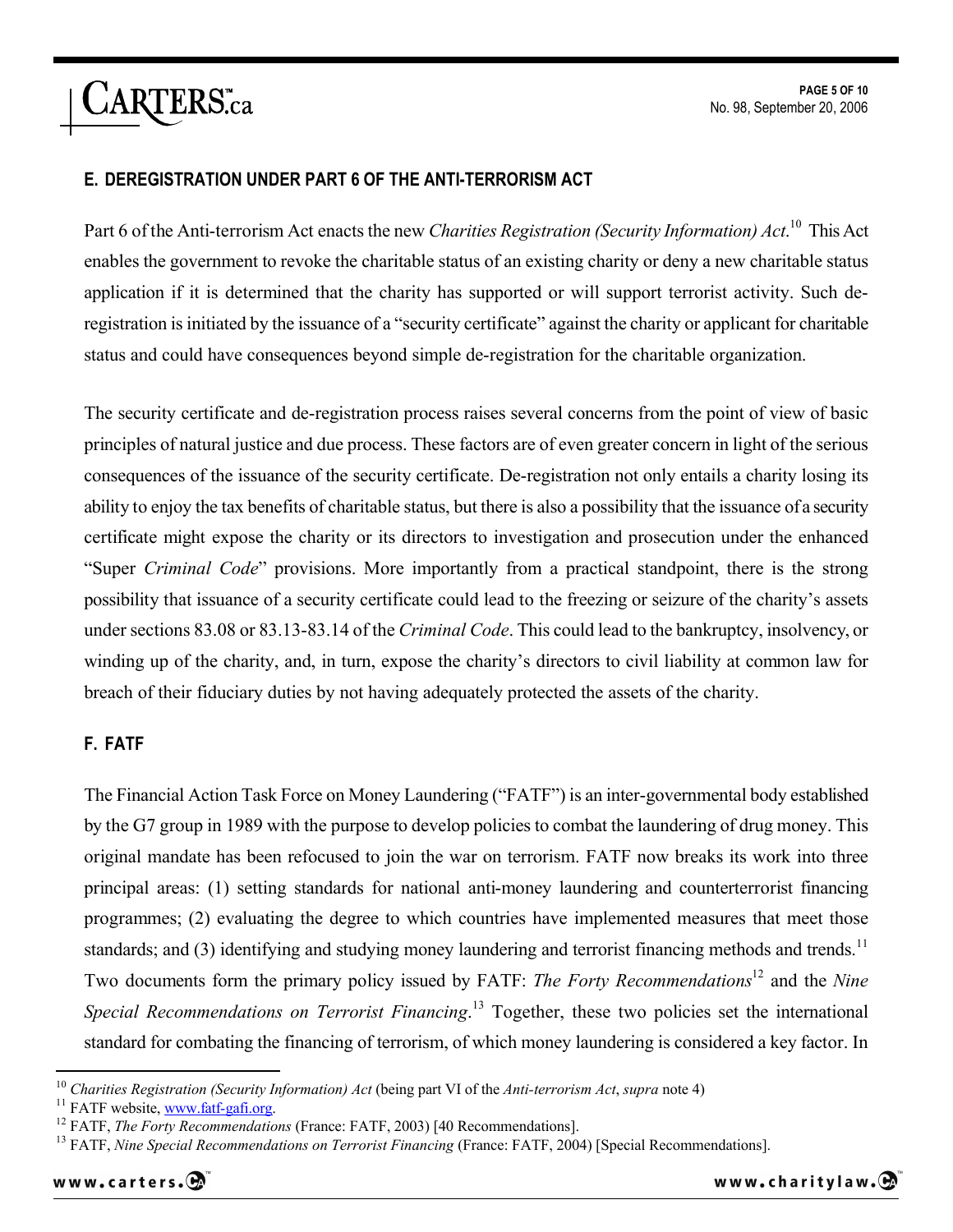

the words of FATF, the policies "provide an enhanced, comprehensive and consistent framework of measures for combating money laundering and terrorist financing."<sup>14</sup>

Although FATF has no legislative authority, it is proving to have increasing influence over policy dealing with counterterrorism measures in member nations. As one commentator has observed, "cumulatively, the international arena has created significant pressure for all states to modify frequently introspective and protectionist domestic laws and financial regimes to accommodate [anti-money laundering and countering of the financing of terrorism] obligations."<sup>15</sup> On a purely policy level, the ability of a non-elected body to have such control over domestic policy is disturbing, especially when it is not plainly evident who may be pulling the strings of the policymakers at FATF. While FATF makes it clear that member countries are free to develop their own methods for complying with the 40 Recommendations and the Special Recommendations, the reality is that there are limited means in order to comply and avoid sanctions.

# **G. GLOBAL STANDARDS REQUIRED FOR CHARITIES THAT OPERATE INTERNATIONALLY**

Due diligence procedures for charities that operate internationally are not only important as a response to Canada's anti-terrorism initiatives, but are the only prudent course of action in the face of emerging global standards concerning NGOs and charities. CRA's publication "Charities in the International Context"<sup>16</sup> stresses the importance of taking into account "Best Practice" guidelines that are promulgated by relevant international policy making institutions, such as FATF, and by key jurisdictions, such as the United Kingdom and United States.<sup>17</sup> These "Best Practice" guidelines are reflective of an emerging global standard of due diligence procedures that are becoming accepted as the benchmark for international charitable operations.

In addition, it has become apparent that a charity need not have operations in one of the key jurisdictions spearheading the "war on terrorism" for their operations to be subject to monitoring by agencies of these key jurisdictions for compliance with their "Best Practice" standards.<sup>18</sup> This is especially true for charities that

<sup>14</sup> 40 Recommendations, *supra* note 12 at 1.

<sup>&</sup>lt;sup>15</sup> Daniel P. Murphy, "Canada's AML/CFT Response and the Financial Action Task Force" (Paper presented to the Second Annual Symposium on Money Laundering, Toronto, Osgoode Hall Law School Professional Development Program, 11 February 2006) at 4.

<sup>&</sup>lt;sup>16</sup> Canada Revenue Agency, "Charities in the International Context," online: [http://](http://www.cra-arc.gc.ca/tax/charities/international-e.html>)www.cra-arc.gc.ca/tax/charities/international-e.html> last accessed: 23 August 2005.

<sup>17</sup> For a further discussion of these issues please reference *Anti-terrorism and Charity Law Alert No. 5*, available at [http://](http://www.carters.ca/pub/alert/atcla/atcla05.pdf.)<www.carters.ca/pub/alert/atcla/atcla05.pdf.>

<sup>&</sup>lt;sup>18</sup> Department of the Treasury of the United States, "2003 Money Laundering Strategy" online:

<sup>&</sup>lt;[http://](http://www.treas.gov/offices/enforcement/publications/ml2003.pdf>)<www.treas.gov/offices/enforcement/publications/ml2003.pdf>> [last accessed: 24 August 2005].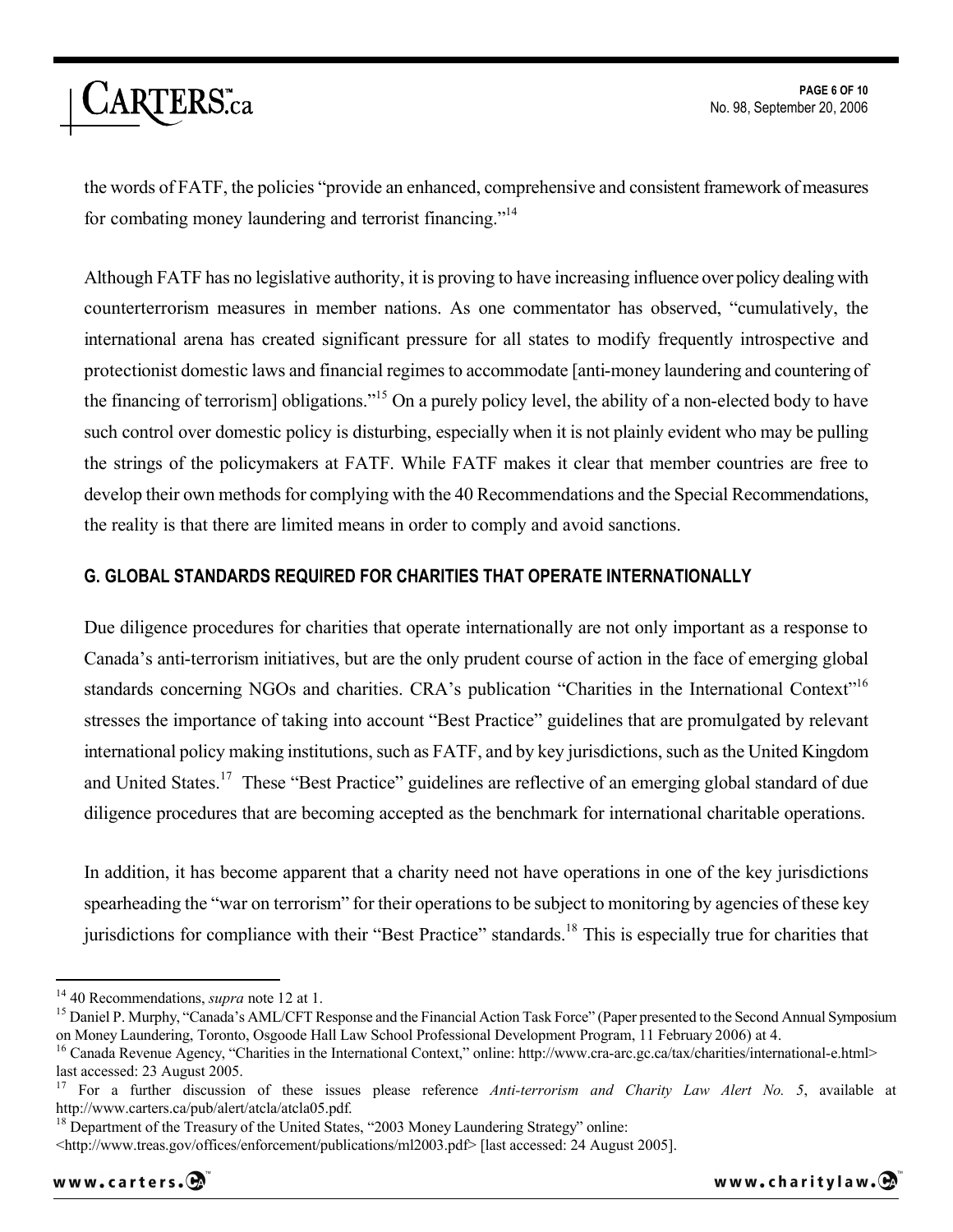operate in areas that may be considered a "conflict zone" by a particular jurisdiction, subjecting the charityto heightened levels of surveillance and monitoring. The consideration ofinternational "Best Practice" guidelines is also important for charities that engage in cross-border funds transfers, work with international partners, or utilize foreign financial institutions, as they may be subject to the same type of scrutiny.

Furthermore, information collected during the monitoring of a charity's operations by agencies of these key jurisdictions may well directly impact the charity, regardless of whether it is based or has operations in the jurisdiction that has conducted the investigation and monitoring. This is primarily due to the increased sharing between countries of information collected concerning non-profit organizations over the past few years. Information obtained by foreign jurisdictions that is shared with Canadian authorities may well be sufficient for Canada to launch its own investigations or processes under its anti-terrorism legislation. This may result in the commencement of preliminary procedures for the deregistration process under the *Charities Registration Act.* Being aware of international "Best Practice" due diligence guidelines and demonstrating compliance with them by implementing due diligence procedures in the operations of a charity can help minimize such risks associated with operating internationally.

#### **H. DUE DILIGENCE RESPONSE**

Although due diligence is not a defence for violations of the anti-terrorism laws in Canada and abroad, or against revocation of charitable or tax exempt status under tax laws, effective due diligence is, at the very least, necessary in order to show a desire to comply. Apart from compliance with anti-terrorism laws, maintaining due diligence is also mandatory in accordance with the common law fiduciary duties of directors to protect charitable property. While due diligence is not a defence against anti-terrorism charges, the antiterrorism laws do not abrogate directors' fiduciary duties to the charity and its donors. As such, it can provide powerful protection for directors against complaints at common law. If a charity's assets are frozen or seized, the charity's directors and officers could be exposed to civil liability for breaching their fiduciary duty to protect the organizations' charitable assets. If they are found to have been negligent, this could be a very significant liability quite apart from any possible criminal sanctions. Directors and officers may be able to protect themselves against a finding of negligence by demonstrating their intent to complythrough exercising due diligence.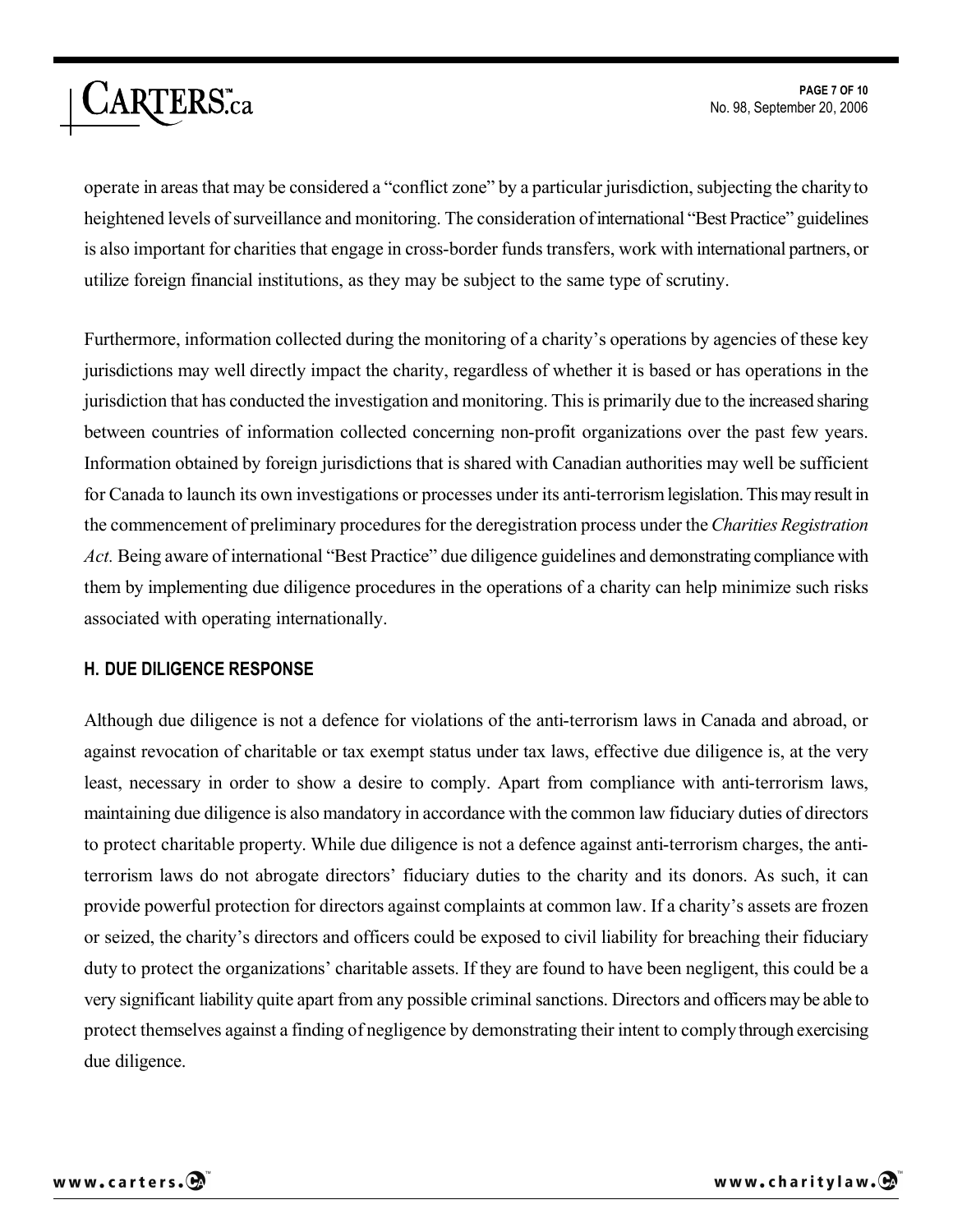One of the most significant benefits of exercising due diligence may be in its preventive effect. While it may not provide a defence after the fact, when a violation has already occurred, it is one measure that a charitycan use in advance to protect itself from unwittingly committing a violation. Due diligence can help avoid the occurrence of the kind of event or association that might lead to a charity to be implicated under the antiterrorism laws. By being more knowledgeable about the charity and its operations, officers will have more power to respond appropriately. Through exercising due diligence the charity can identify potentially problematic individuals or organizations before it is too late. Due diligence can highlight programs that need to be restructured or discontinued in order to avoid exposure. It can alert officers to the need to decline donations from questionable donors. While no one can guarantee that due diligence will identify all possible risks, it can certainly help to minimize a charity's exposure by eliminating obvious risks.

#### **I. DOCUMENTING DUE DILIGENCE: ANTI-TERRORISM POLICY STATEMENTS**

An anti-terrorism policy statement is a charity's obvious first line of defence to show that it has addressed the possible risks to the charity and is making every effort to comply with applicable legislation. Along with the due diligence checklist, it is also a very effective tool to educate a charity's directors and officers about the charity's potential risks and liabilities. An anti-terrorism policy statement must be carefully thought out with the guidance of legal counsel. The full cooperation of the charity's board and officers is necessary in order to make the policy statement reflect the individual needs and risks of each charity and to enable it to continue to meet its charitable objectives with the least possible interference. The process of preparing such a statement will, of course, require a comprehensive review of the charity's operations in order to identify the charity's risks and objectives. In fact, a charity's anti-terrorism policy statement should include a requirement to complete a comprehensive audit of the charity's existing programs on a regular basis and of all new program proposals as part of the initial review to decide whether to undertake a new program. These audits should be executed in accordance with the due diligence checklist which reflects the unique characteristics of each charity.

An appropriate policy adopted with the direction of legal counsel will give the organization guidance on how to document all other aspects of due diligence related to anti-terrorism, including all applicable documents, such as statements of disclosure and checklists. It will identify documents that could be filed with third parties such as CRA as preventive measures and describe how to meet reporting requirements in the event that there is an actual or potential violation. The anti-terrorism policy may be published on the charity's website, with

CARTERS.ca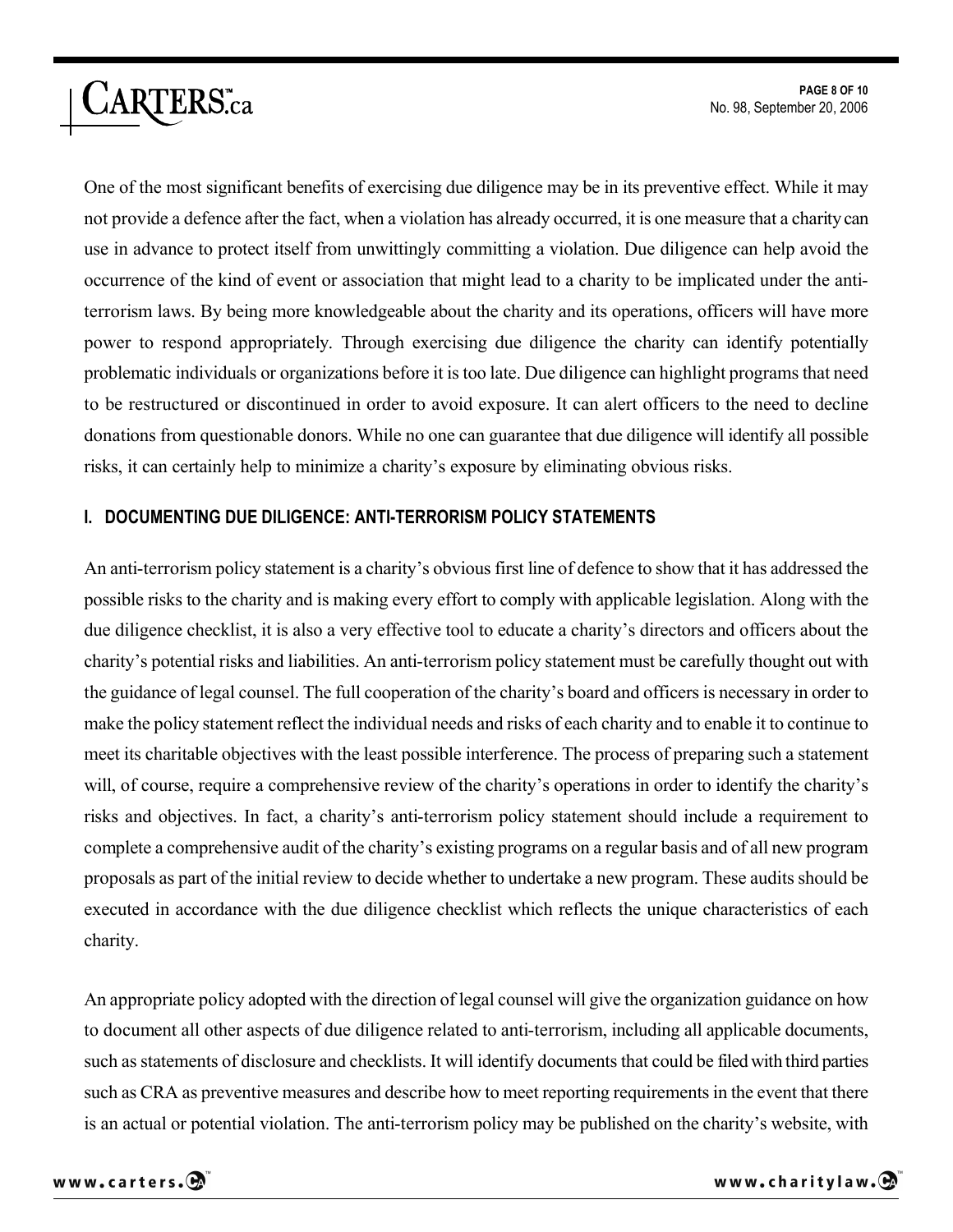

excerpts possibly being reproduced in reports and brochures of the charity, as well as in communications to donors.

#### **J. CONCLUSION**

It has been a scant five years since the terrorist attacks on the U.S. on September 11, 2001, brought about a "new day" for charitable organizations operating in Canada and around the world. The collective insecurity flowing from this and other terrorist acts has purportedly served as a justification for the introduction of extraordinary laws aimed to curb the threat of further terrorist attacks and the ability of such terrorist organizations to mobilize. At the same time, nations must determine the appropriate response to significant humanitarian crises that heighten the risk of diverting charitable funds and assets into the hands of terrorist organizations, as well as the perplexing situation in the Palestinian Territory with the recent rise of Hamas to legitimate political power.

The legislative experience has been the same in other common law countries. The singular focus with which governments, such as the United States and the United Kingdom, have implemented new counterterrorism measures means that the international charitable landscape has been irrevocably changed. No longer is it prudent for charities participating in international initiatives or soliciting from international donors to ignore the new international political reality. The ramifications of anti-terrorism legislation for charities in Canada are broad and unprecedented. The legislation will necessitate a concerted proactive and vigilant response on the part of charities, their directors, executive staff and legal counsel. Charities will therefore need to diligently educate themselves about its requirements, and undertake all necessary due diligence measures to ensure compliance as best they can. Lawyers, in turn, who either advise charities or volunteer as directors of charities will need to become familiar with this challenging and increasingly complex area of the law.

It is no longer adequate to be only familiar with the laws of other nations; it is now a necessity to know the what, where and when of Canadian **and** international anti-terrorism legislation in order for a charitable organization to operate effectively outside of Canada. And despite the drastic measures that many countries have taken in the months and years following the terrorist attacks on the U.S., many governments remain intent upon obtaining greater powers, often at the expense of the fundamental freedoms which those countries purport to defend, leading one to reluctantly conclude that what we have seen to date may only be a precursor to a harsher and even more impractical international regulatory environment for the charitable